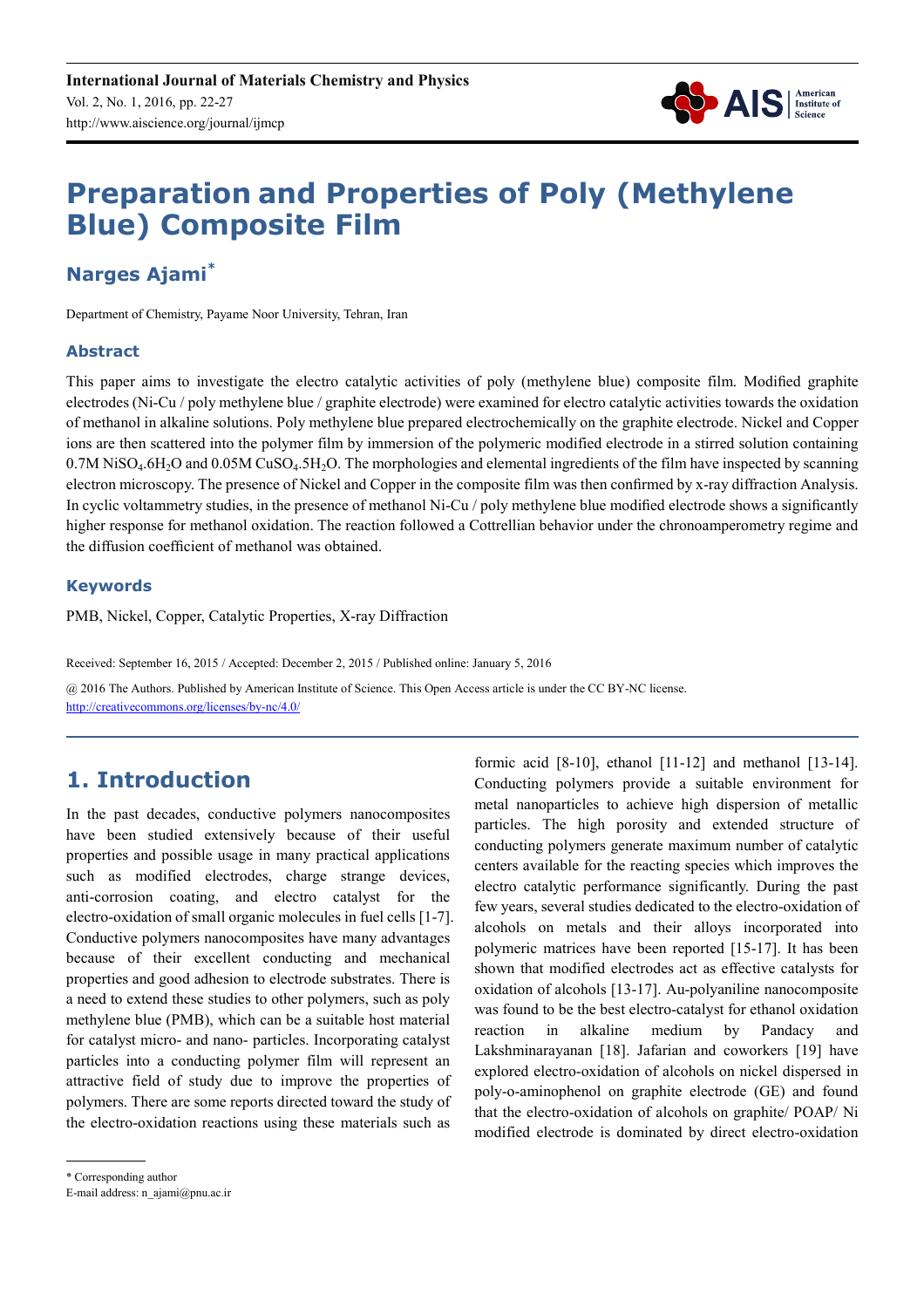with some contribution from Ni (II)/ Ni (III) couple.

There is still a need to compare electro catalytic activity of various combinations of polymers and metals. Here I study the electrochemical oxidation of methanol on Ni-Cu/ PMB nanocomposite modified electrode in alkaline medium.

## **2. Experimental**

#### **2.1. Material and Methods**

All chemical used in this work were Merck products of analytical grade and used without further purification. Twice distilled water used to prepare all solutions. Electrochemical studies performed with an Autolab potentiostat / galvanostat (Metrohm, model 12/30/302, The Netherlands).

The three-electrode system consists of graphite rod (diameter 3mm) or Ni-Cu/ PMB nanocomposite modified graphite as working electrode, Ag/ AgCl/ KCl 3M as the reference electrode and a platinum wire as an auxiliary electrode. Scanning electron microscopy (SEM) carried out with (model KYKY-EM3200 China). All the experiments were carried out at  $22 \pm 1$ °C.

#### **2.2. Preparation of the Ni-Cu / PMB Film**

Graphite electrode polished with 0.05  $\mu$ m  $\alpha$ -Al<sub>2</sub>O<sub>3</sub> on a piece of leather. It was first washed with distilled water and then rinsed ultrasonically in ethanol and water for 5 min. Poly methylene blue was deposited on the cleaned electrode by cyclic voltammetry at  $-0.4{\sim}1.3$  V with 50 mv<sup>-1</sup>s, from an aqueous solution containing 1mM methylene blue, 0.05M Sodium tetra- borate and 0.5M KCl. To incorporate Ni (II) and Cu (II) ions into the PMB film, the freshly electropolymerized PMB/ GE was added to a stirred solution of 0.7M  $NiSO<sub>4</sub>.6H<sub>2</sub>O$  and 0.05M CuSO<sub>4</sub>.5H<sub>2</sub>O for 60min, respectively to form Ni-Cu/ PMB/ GE.

### **3. Results and Discussion**

The SEM and EDS analysis of Ni-Cu/ PMB on GE surface is shown in figure 1. It is clear that the film is compact. The result of chemical composition analysis obtained by EDX revealed that the composite contains Ni and Cu. The SEM and EDS analysis shows the presence of Ni and Cu found at 0.5, 7.5, 8.1 and 0.8, 7.9, 8.8 keV, respectively. The EDS spectrum of the electrochemically prepared film shows signal peak of carbon (C) at 0.25 keV and oxygen (O) at 0.53 keV characteristic of the PMB polymer. The other peaks are related to graphite substrate and gold as coating the electrode.

**Figure 1.** SEM and EDS analysis of Ni-Cu/ PMB. X-ray diffraction (XRD) of Ni-Cu/ PMB and PMB which is in

the range of  $10^{\circ}$  <2 $\theta$  <100 $^{\circ}$  are shown in figure 2. Peaks centered at 44.5°, 52°, 78.2° and 98.4° are releted to nickel and peaks at  $2\theta = 42.6$ , 51.60 and 74° are because of the electrodeposited Cu. Peaks at  $2\theta = 19$ , 22, 24 and 38° are related to PMB. The other peaks are because of the carbon substrate. The grain size of the deposit has found to be about 9.5 nm, which estimated from the width at half height of most intense diffraction line by Scherer's equation [20].



**Figure 2.** X-ray diffraction of: (a) PMB and (b) Ni-Cu/ PMB nanocomposite.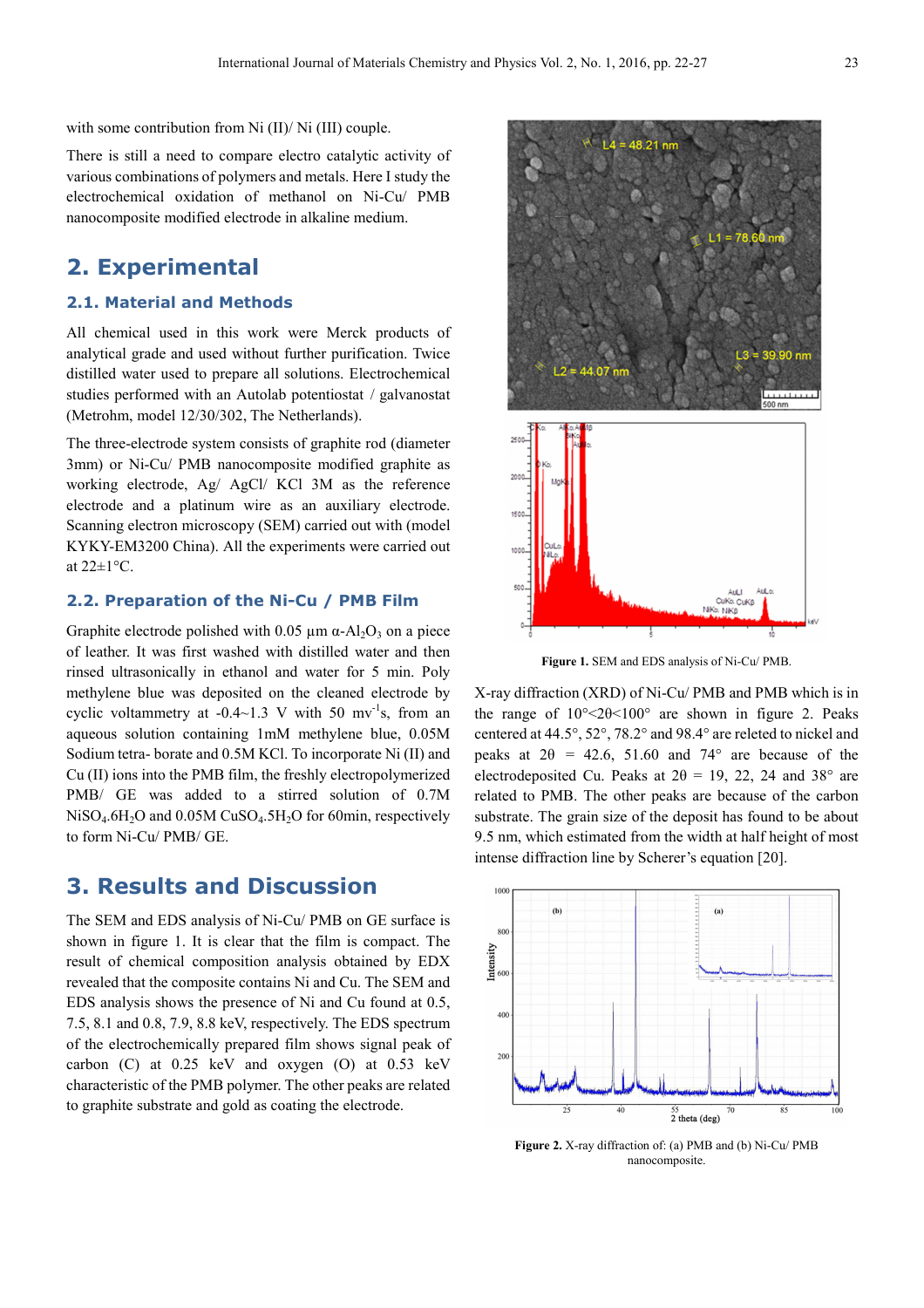After incorporation of Ni (II) and Cu (II) ions into the PMB film, nickel and copper were accumulated by complex formation between Ni (II) and Cu (II) in solution and amines sites in the polymer backbone [21, 22] in a given time. Figure 3 shows polarization behavior of Ni-Cu/ PMB/ GE and PMB / GE in 0.1 M NaOH solution using cyclic voltammetry. Voltammograms have been recorded by cycling the potential between 0 and  $0.6V$  at a potential sweep rate of 50 mv<sup>-1</sup>s. A pair of redox peaks appeared at 400 and 320 mv/ Ag/ AgCl are assigned to  $Ni^{+2} / Ni^{+3}$  redox couple in alkaline media for Ni-Cu/ PMB/ GE.

These redox waves are related to the oxidation of  $Ni$  (OH) $<sub>2</sub>$  to</sub> NiOOH and reduction of NiOOH to Ni (OH)<sub>2</sub>, respectively [23-27]. It was observed (fig. 3) that neither oxidation nor reduction takes place on the PMB / GE.



**Figure 3.** Electrochemical responses of electrodes: (a) PMB/ GE and (b) Ni-Cu/ PMB/ GE, in 0.1M NaOH solution, scan rate 50 mv<sup>-1</sup>s.

Figure 4 shows the consecutive cyclic voltammograms (CV) of a Ni-Cu/ PMB/ GE in  $1M$  NaOH solution at 50 mv<sup>-1</sup>s sweep rate in order to enrich the accessible electroactive species [28-31].



**Figure 4.** Consecutive cyclic voltammograms of a Ni-Cu/ PMB/ GE in 1M NaOH solution at 50 mv<sup>-1</sup>s sweep rate.

Figure 5 presents the CVs of PMB/ GE (1) and Ni-Cu/ PMB / GE (2) in the absence (a) and presence (b) of 0.05M methanol in 1M NaOH solution, respectively. We found that there is no redox peaks in 1a and 1b plots, while plots 2a and 2b present the irreversible electro-oxidation of methanol following the oxidation peak of Ni (II) generating undisputable oxidation current.



**Figure 5.** CVs of at PMB/ GE (1) and Ni-Cu/ PMB/ GE (2) in absence (a) and presence (b) of 0.05 M methanol, in 0.1 M NaOH at a scan rate of  $10 \text{mVs}^{-1}$ .

Figure 6a shows CVs of Ni-Cu/ PMB/ GE in 1M NaOH solution at different concentrations of methanol (0.1-0.6 M) in a potential sweep rate of  $10 \text{mv}^{-1}$ s. At Ni-Cu/ PMB/ GE, oxidation of methanol appeared as a typical electrocatalytic response. It is clear that, there is a linear relationship between the methanol oxidation peak current and concentration (fig 6b). Anodic current is linearly increased as methanol concentration increases. Therefore, catalytic electroxidation of methanol on Ni-Cu / PMB / G electrode appears to be indisputable. It is proposed that this occurs because there is a dramatic increase in the surface area of the catalytic particles in the conductive polymer matrix.



**Figure 6.** Cyclic voltammograms of Ni-Cu/ PMB/ GE in 1M NaOH solution at different concentrations of methanol (0.1-0.6M) in a potential sweep rate of  $10 \text{mv}^1\text{s}$ .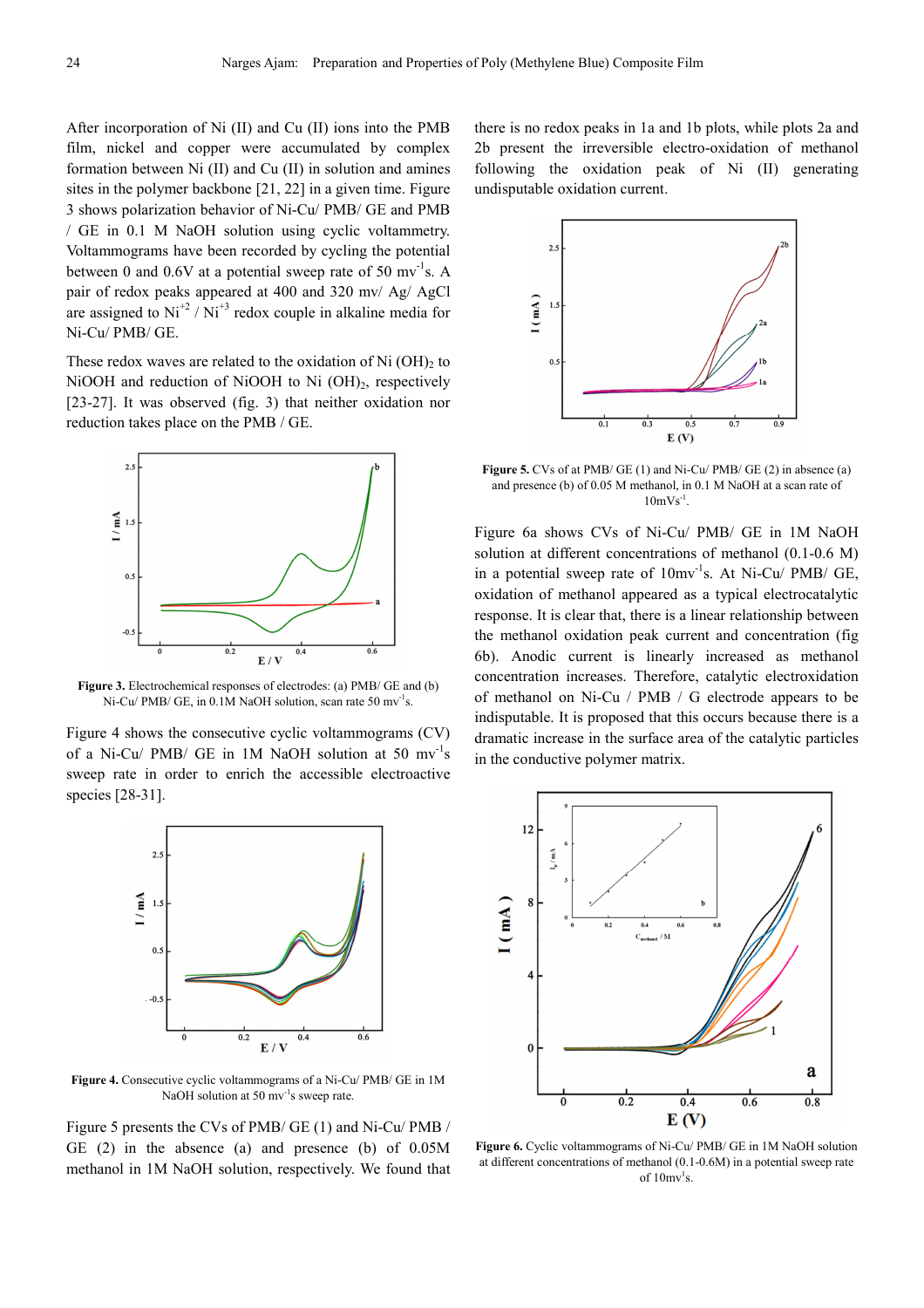The larger methanol response at Ni-Cu / PMB / G electrode is due to the composite material which enhances the catalytic properties of nickel oxide and copper oxide through fine dispersion of the catalyst particles into the conductive polymer matrix to results in a drastic increase in surface area.

The decreased cathodic current in the reverse cycle, indicates that the rate determining step certainly involves methanol and that it is incapable of reducing the entire high valent nickel species formed in the oxidation. The electrocatalytic oxidation of methanol occurs not only in the anodic half cycle but also continues in the initial stage of the cathodic half cycle. Methanol molecules adsorbed on the surface are oxidized at higher potentials parallel to the oxidation of Ni (II) to Ni (III) species. The later process has the consequence of decreasing the number of sites for methanol adsorption. In addition, poisoning effect of reaction products or intermediates decrease the overall rate of methanol oxidation. Thus, the anodic current passes through a maximum as the potential is anodically swept. In the reverse half cycle, oxidation continues and its corresponding current goes through a maximum due to the regeneration of active sites for methanol adsorption as a result of the removal of adsorbed intermediates and products.

Based on our current work and the existing literature [28-32], the following mechanism is proposed for the electro-oxidation of methanol proceeding chemically and electrochemically:

$$
Ni(II) \xleftrightarrow{\text{V}_1/\text{V}_{-1}} Ni(III) + e^-
$$
 (1)

 $Ni(III) + methanol \stackrel{v_2}{\rightarrow} Ni(II) + intermediate$  (2)

$$
Ni(III)
$$
 + intermediate  $\stackrel{v_3}{\rightarrow}$  Ni (II) + product (3)

Where Ni (III) species are reproduced by the power source. As an alternative [31], indeed the dominant route, methanol adsorbed on Ni (III) sites undergoes electro-oxidation according to the following mechanism:

$$
\text{Ni(III)} - \text{Method of } \stackrel{\text{v}_4}{\rightarrow} \text{Ni(III)} - \text{intermediate} + e^- \quad (4)
$$

$$
Ni(III) - intermediate \stackrel{v_5}{\rightarrow} Ni(III) - product + e^{-} (5)
$$

Upon analysis of the results, it seems that a small part of the anodic current is due to reaction (2) and (3); however, the largest part in contributed by reactions (4) and (5). Figure 7a shows double steps chronoamperograms for the Ni-Cu/ PMB/ GE in 1 M NaOH solution in different concentrations of methanol (0, 0.1, 0.3, 0.5, 0.7, 0.9M) with an applied potential step of 420 and 340 mV, respectively. Plotting net current with respect to the inverse of the square root of time, current presents a linear dependency after removing the background (figure 7b). Dominating a diffusion controlled process is obvious.

Using the slope of this line in Cottrell equation [33]:

$$
I = nFAD^{1/2}C \times \pi^{-1/2}t^{-1/2}
$$
 (6)

The diffusion coefficient of methanol was found to be 4.8  $\times 10^{-6}$  cm<sup>2</sup>s<sup>-1</sup> in agreement with the cyclic voltammetry result. The current is also negligible when potential stepped down to 300 mV, suggesting the irreversibility of methanol oxidation process.



**Figure7.** (a) Double steps chronoamperograms of Ni-Cu/ PMB/ GE electrode in 1 M NaOH solution with different concentrations of methanol of: (1) 0 M, (2) 0.1 M, (3) 0.3 M, (4) 0.5 M, (5) 0.7 M, (6) 0.9M. Potential steps were 420 mV and 340 mV, respectively, (b) Dependency of transient current on  $t^{-1/2}$ .

### **4. Conclusion**

Here, I presented cyclic voltammetry technique for fabrication of Ni-Cu/ PMB composite on the GE and tested for electrooxidation of methanol in alkaline media. The morphology of the composite was analyzed using SEM images. The modified electrodes show electrocatalytic activity for the oxidation of methanol, while the GE presents no activity. More specifically, the response for methanol electrooxidation at the Ni-Cu/ PMB modified electrode is significantly larger than the response obtained for pure PMB. Electro-catalysis is enhanced by incorporation of Ni- Cu species into PMB film. The anodic peak currents for methanol oxidation at Ni-Cu/ PMB are linearly proportional with methanol concentration. Double steps choronoamperograms for the Ni-Cu/ PMB in the presence of methanol show irreversible process and the dominance of a diffusion controlled process is evident. The diffusion coefficient of methanol was found to  $4.8 \times 10^{-6}$  cm<sup>2</sup>s<sup>-1</sup>.

### **Acknowledgements**

I gratefully acknowledge the support of this work by Payame Noor University and Iranian Nano Council.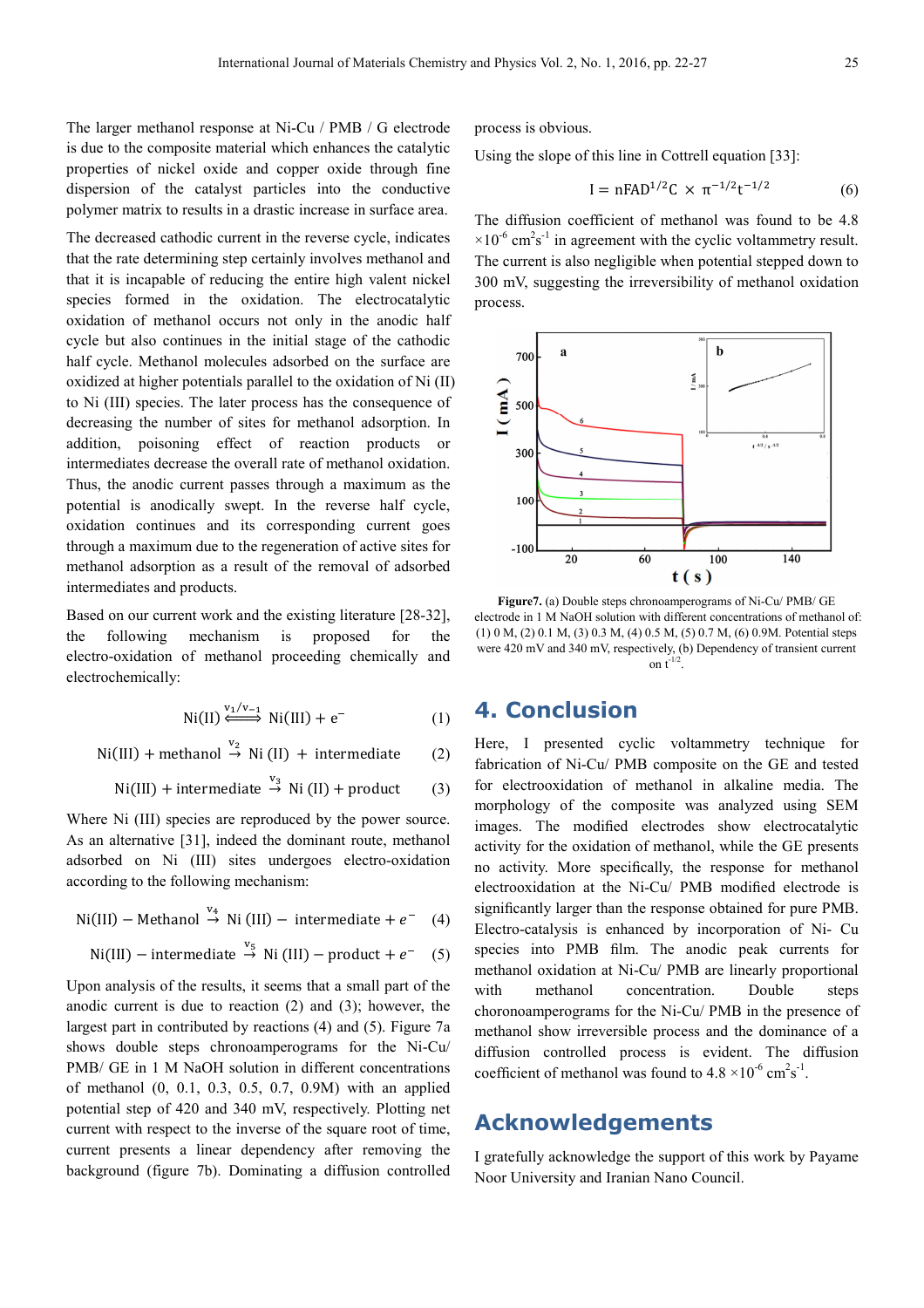## **References**

- [1] A. Ehsani, N. Ajami, F. Babaei, H. Mostaanzadeh, Electrosynthesis and characterisation of poly methylene blue and its nanocomposite with ZnO Nanoparticles, Synt. Met.197 (2014) 80–85.
- [2] N. Ajami, N. Bahrami Panah, I. Danaee, Oxytetracycline nanosensor based on poly-ortho-aminophenol/ multi-walled carbon nanotubes composite film, Iran Polym J. 23(2014)121-126.
- [3] N. Ajami, N. Bahrami Panah, One-step electrosynthesis of  $carbon$  nanotube/poly-ortho-aminophenol composite film and investigation of its electrocatalytic properties, J. Nanostr. Chem. (JNSC) 76(2013) 1-5.
- [4] A. Ehsani, B. Jaleh, M. Nasrollahzadeh, Electrochemical properties and electrocatalytic activity of conducting polymer/copper nanoparticles supported on reduced graphene oxide composite, J. Power Sources 257(2014) 300-307.
- [5] H. Nagata, Y. Chikusa, All-solid-state Lithium-Sulfur Batteries Using a Conductive Composite Containing Activated Carbon and Electroconductive Polymers, Chem. Lett, 43(2014) 1335 – 1336.
- [6] C. Pandis, V. Peoglos, A. Kyritsis, P. Pissis, Gas sensing properties of conductive polymer nanocomposites, Procedia Engineering 25(2011) 243-246.
- [7] H. Ono, J. Miyake, B. Bae, M. Watanabe, K. Miyatake, Block Copolymers Containing Ammonium Groups as Anion Conductive Membranes, Bull. Chem. Soc. Jpn. 86(2013) 663 - 670.
- [8] B.Y. Wang, C. K. Tseng, C.M. Shih, Y.L. Pai, H.P. Kuo, S. J. Lue, Polytetrafluoroethylene (PTFE)/silane cross-linked sulfonated poly(styrene–ethylene/butylene–styrene) (sSEBS) composite membrane for direct alcohol and formic acid fuel cells, J. Membr. Sci. 464(2014) 43-54.
- [9] C. Rice, S. Ha, R.I. Masel, P. Waszczuk, A. Wieckowski, T. Barnard, Direct formic acid fuel cells, J. Power Sources 111(2002) 83-89.
- [10] R. B. Moghaddam, P.G. Pickup, Oxidation of formic acid at polycarbazole-supported Pt nanoparticles, Electrochim. Acta 97(2013) 326-332.
- [11] J.Perez, V. A. Paganin, E. Antolini, Particle size effect for ethanol electro-oxidation on Pt/C catalysts in half-cell and in a single direct ethanol fuel cell, J. Electroanal. Chem. 654(2011) 108-115.
- [12] A. Ehsani, M.G. Mahjani, M. Jafarian, A. Naeemy, Electrosynthesis of polypyrrole composite film and electrocatalytic oxidation of ethanol, Electrochim. Acta 71(2012) 128-133.
- [13] H. Gharibi, K. Kakaei, M. Zhiani, M. Mohammadi Taghiabadi, Effect of polyaniline-doped trifluoromethane sulfonic acid nanofiber composite film thickness on electrode for methanol oxidation, Int. J. Hydrogen Energy 36(2011) 13301-13309.
- [14] B. Habibi, M.H. Pournaghi-Azar, Methanol oxidation on the polymer coated and polymer-stabilized Pt nano-particles: A comparative study of permeability and catalyst particle distribution ability of the PANI and its derivatives, Int. J. Hydrogen Energy 35(2010) 9318-9328.
- [15] M. Yaldagard, M. ahanshahi, N. Seghatoleslami, Pt catalysts on PANI coated WC/C nanocomposites for methanol electro-oxidation and oxygen electro-reduction in DMFC, Appl. Surf. Sci. 317(2014) 496-504.
- [16] C.W. Kuo, B.K. Chen, Y.H. Tseng, T. H. Hsieh, K.S. Ho, T.Y. Wu, H.R. Chen, A comparative study of poly(acrylic acid) and poly (styrenesulfonic acid) doped into polyaniline as platinum catalyst support for methanol electro-oxidation, Journal of the Taiwan Institute of Chemical Engineers, 43(2012) 798-805.
- [17] Z. Wang, G. Gao, H. Zhu, Z. Sun, H. Liu, X. Zhao, Electrodeposition of platinum microparticle interface on conducting polymer film modified nichrome for electrocatalytic oxidation of methanol, Int. J. Hydrogen Energy 34(2009) 9334-9340.
- [18] R.K. Pandey, V. Lakshminarayanan, Ethanol electrocatalysis on gold and conducting polymer nanocomposites: Astudy of the kinetic parameters, Appl. Catal. B: Environmental 125(2012) 271– 281.
- [19] M. Jafarian, M. Babaee, F. Gobal, M.G. Mahjani, Electro-oxidation of alcohols on nickel dispersed in poly-o-aminophenol modified Electroanal. Chem. 652(2011) 8–12.
- [20] M. Alper, H. Kockar, M. Safak, M. Celalettin Baykul, Comparison of Ni–Cu Alloy Films Electrodeposited at Low and High pH Levels, J. Alloys Compd. 453(2008) 15-19.
- [21] F.D. Eramo, J.M. Marioli, A.A. Arevalo, L.E. Sereno, HPLC analysis of carbohydrates with ... copper modified electrode, Electroanalysis 11(1999) 481-486.
- [22] I.G. Casella, T.R.I. Cataldi, A. Guerrieri, E. Desimoni, Copper dispersed into polyaniline films as an amperometric sensor in alkaline solutions of amino acids and polyhydric compounds, Anal. Chim. Acta 335(1996) 217.
- [23] A.A. El-Shafei, Electrocatalytic Oxidation of Methanol at a Nickel ... Modified Electrode in Alkaline Medium, J. Electroanal. Chem. 471(1999) 89-95.
- [24] G.W.D. Briggs, P.R. Snodin, Ageing and the diffusion process at the nickel hydroxide electrode, Electrochim. Acta  $27(1982)$ 565-572.
- [25] F. Hahn, B. Beden, M.G. Croissant, C. Lamy, In situ UV visible reflectance spectroscopic investigation of the nickel electrodealkaline solution interface, Electrochim. Acta 31(1968) 335-342.
- [26] J. Desilvestro, D.A. Corrigan, M.J. Weaver, Effect of coprecipitated metal ions on the electrochemistry of nickel hydroxide thin films: cyclic voltammetry in 1M KOH, J. Electrochem. Soc. 135(1988) 885-892.
- [27] R. Barnard, C.F. Randell, Studies concerning charged nickel hydroxide electrodes. VII. Influence of alkali concentration on anodic peak positions. J Appl Electrochem, J. Appl. Electrochem. 13(1983) 89-95.
- [28] I. Danaee, M. Jafarian, F. Forouzandeh, F. Gobal, M.G. Mahjani, Electrocatalytic oxidation of methanol on Ni and NiCu alloy modified glassy carbon electrode, Int. J. Hydrogen Energy 33(2008) 4367–4376.
- [29] I. Danaee, M. Jafarian, F. Forouzandeh, F. Gobal, M.G. Mahjani, Electrochemical impedance studies of methanol oxidation on GC/Ni and GC/NiCu electrode, Int. J. Hydrogen Energy 34(2009) 859–869.